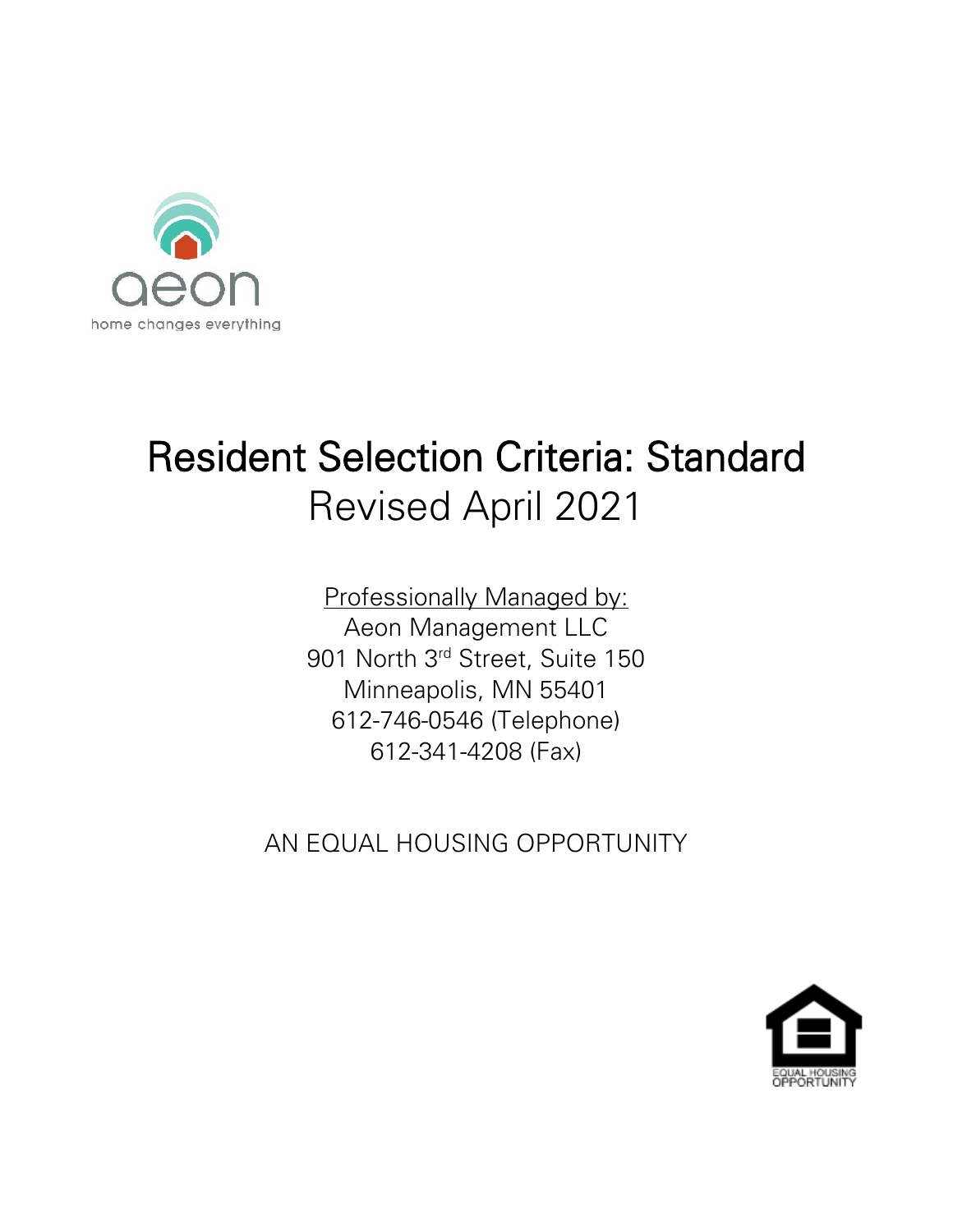This Resident Selection Criteria: Standard applies to the following properties:

Adams Balmoral Balsam Hill Apartments and Townhomes \* **Barrington** Buri Manor Clover Field Como By The Lake \* Coyle Crane Ordway Crest \* East Village (North Units) Elliot Court \* Elms \* Greenway Terrace \* **Heritage** 

Jourdain Maryland \* Paige Hall Parkview Villa Phillips Family Housing Pine Cliff Provinces Renaissance Box Ripley Gardens Rose Roselle \* Sienna Green I \* Sienna Green II The Louis  $*$ The Summit (5<sup>th</sup> Floor of Barnabas) **Wellstone** 

\* Any units within the properties noted which are funded by Multifamily Section 8, Rural Assistance Demonstration (RAD), or Section 811 Project Rental Assistance Program (PRA), must follow the appropriate Resident Selection Criteria for the HUD funding source.

These properties will operate in accordance with federal, state and local fair housing and civil rights laws. No applicant will be discriminated against on the basis of race, national origin, color, creed, marital status, ancestry, religion, familial status, public assistance, sex, sexual orientation, or disability.

Currently Aeon Management LLC only accepts referrals from DHS for the Section 811 PRA program. To qualify for the Section 811 PRA program, households must include at least one adult with a disability who is at least 18 but less than 62 years of age at time of admissions, is eligible for community-based, long-term services funded through Medicaid or state funding sources including Medicaid Home and Community Based Services, Adult Mental Health Services, Moving Home Minnesota demonstration services, and Minnesota's Long Term Homeless Supportive Services, and household income does not exceed the Extremely Low Income limit. The program targets persons who are experiencing long-term homelessness and enrolled in PATH or enrolled in Moving Home Minnesota. A Resident Selection Criteria: Section 811 PRA is available for review, upon request.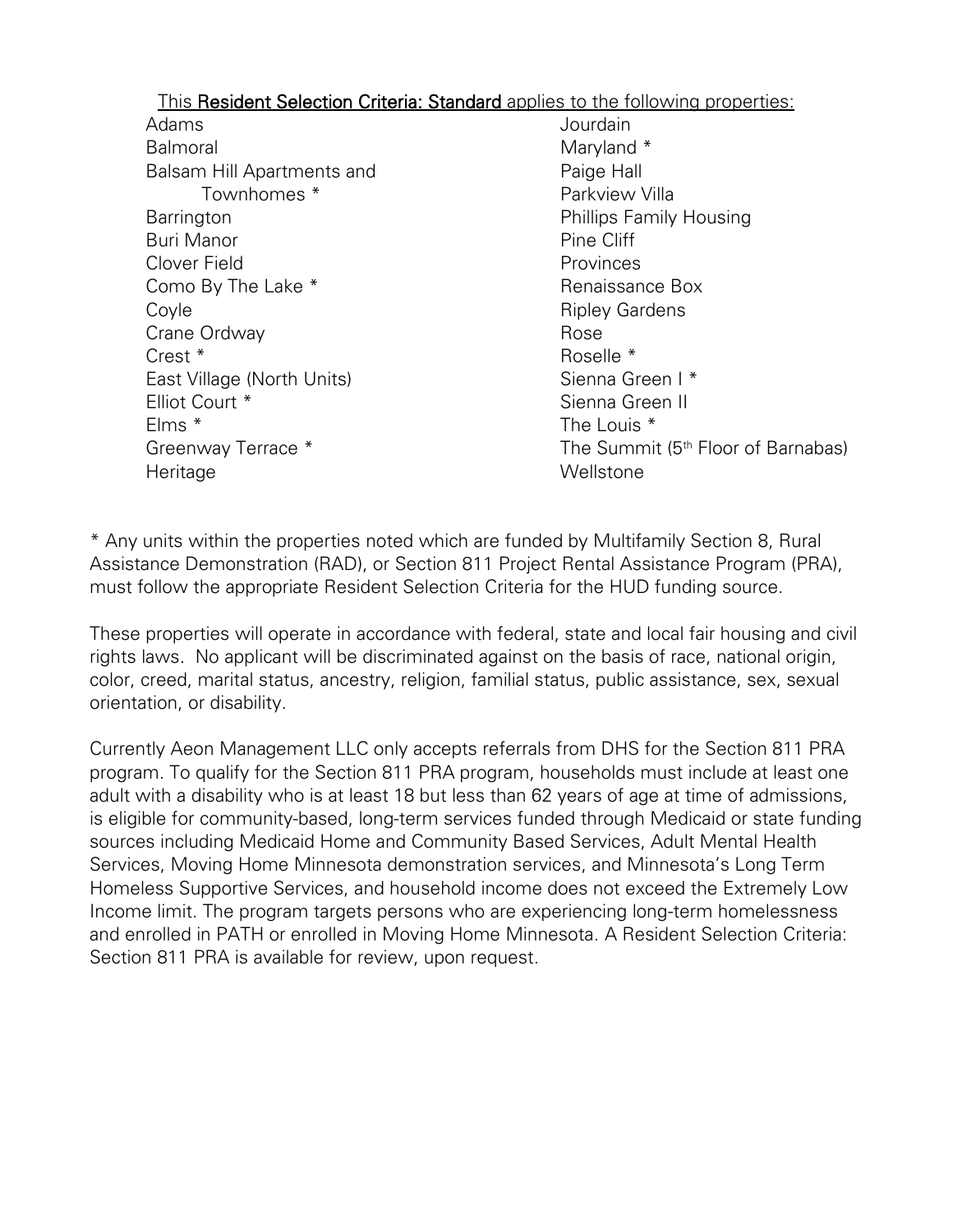## Criminal Criteria – Standard (Revised March 2020)

| <b>Type of Conviction</b>                        | <b>Description of Conviction</b>                                                                                                                                                                                                                                                          | <b>Level of Conviction</b>                                                                                         |                                 |                     |
|--------------------------------------------------|-------------------------------------------------------------------------------------------------------------------------------------------------------------------------------------------------------------------------------------------------------------------------------------------|--------------------------------------------------------------------------------------------------------------------|---------------------------------|---------------------|
|                                                  |                                                                                                                                                                                                                                                                                           | Minimum number of years since date of charge (which resulted in a<br>conviction) to the date of rental application |                                 |                     |
|                                                  |                                                                                                                                                                                                                                                                                           | <b>FELONY</b>                                                                                                      | <b>MISDEMEANOR (and</b>         | <b>PETTY</b>        |
|                                                  |                                                                                                                                                                                                                                                                                           |                                                                                                                    | Gross Misdemeanor)              | <b>MISDEMEANOR*</b> |
| <b>Animal Related Crimes</b>                     | <b>Description</b>                                                                                                                                                                                                                                                                        |                                                                                                                    |                                 |                     |
| High                                             | Items such as animal bite or attack, dog fighting.                                                                                                                                                                                                                                        | 5 Years                                                                                                            | 2 Years                         | Pass                |
| Medium                                           | Items such as abandonment or neglect of animal, animal abuse, possess wildlife illegally.                                                                                                                                                                                                 | 5 Years                                                                                                            | 2 Years                         | Pass                |
| Low                                              | Items such as animal not under restraint, animals at large, barking dog, fishing/hunting without a<br>license, no license, no pet vaccination.                                                                                                                                            | Pass                                                                                                               | Pass                            | Pass                |
| <b>Drug Related Crimes</b>                       | <b>Description</b>                                                                                                                                                                                                                                                                        |                                                                                                                    |                                 |                     |
| Very High                                        | Manufacturing meth.                                                                                                                                                                                                                                                                       | Lifetime Ban                                                                                                       | Lifetime Ban                    | Lifetime Ban        |
| High**                                           | Attempt to manufacture (except for meth), sell and/or distribute cocaine, heroin, or any other<br>controlled substance except for marijuana (for manufacturing meth see Very High; for marijuana<br>sales/distribution see Low).                                                          | 5 Years<br>**Multiple = 10 Years                                                                                   | 2 Years<br>**Multiple = 7 Years | Pass                |
| Medium                                           | Attempt to purchase, maintaining a place for drug use, and possession of cocaine, meth, heroin,<br>or any other controlled substance, except for marijuana (for marijuana see Low/Very Low).                                                                                              | 5 Years                                                                                                            | 2 Years                         | Pass                |
| Low                                              | Attempt to sell and/or distribute marijuana or the manufacture or cultivation of marijuana.                                                                                                                                                                                               | Pass                                                                                                               | Pass                            | Pass                |
| Very Low                                         | Possession of marijuana and related paraphernalia.                                                                                                                                                                                                                                        | Pass                                                                                                               | Pass                            | Pass                |
| <b>Family Relations Related</b><br><b>Crimes</b> | <b>Description</b>                                                                                                                                                                                                                                                                        |                                                                                                                    |                                 |                     |
| High**                                           | Items such as abandonment, abuse, domestic violence, endangering a child, injury to child.                                                                                                                                                                                                | 5 Years<br>**Multiple = 10 Years                                                                                   | 2 Years<br>**Multiple = 7 Years | Pass                |
| Medium                                           | Items such as contributing to the delinquency, harboring a runaway child.                                                                                                                                                                                                                 | 2 Years                                                                                                            | 2 Years                         | Pass                |
| Low                                              | Items such as non-support, truancy, minor consumption, minor using tobacco, minor curfew<br>violations.                                                                                                                                                                                   | Pass                                                                                                               | Pass                            | Pass                |
| <b>Property Related Crimes</b>                   | <b>Description</b>                                                                                                                                                                                                                                                                        |                                                                                                                    |                                 |                     |
| Very High                                        | Arson.                                                                                                                                                                                                                                                                                    | Lifetime Ban                                                                                                       | 15 Years                        | Pass                |
| Medium                                           | Items such as breaking and entering, burglary, criminal damage, grand larceny, malicious injury<br>to property.                                                                                                                                                                           | 5 Years                                                                                                            | 2 Years                         | Pass                |
| Low                                              | Items such as theft, aid and abed theft.                                                                                                                                                                                                                                                  | Pass                                                                                                               | Pass                            | Pass                |
| <b>Sex Related Crimes</b>                        | <b>Description</b>                                                                                                                                                                                                                                                                        |                                                                                                                    |                                 |                     |
| Very High                                        | Items such as: first to third degree sexual assault, child pornography, rape, current sex offender<br>registrant under any jurisdiction's sex offender registration program or the national sex offender<br>registration system - Sex Offender Registration and Notification Act (SORNA). | Lifetime Ban                                                                                                       | Lifetime Ban                    | Lifetime Ban        |
| High                                             | Items such as: fourth and fifth degree sexual assault, stalking, rape, failure to register as sex<br>offender, sex abuse, stalking, sex exploitation of minor.                                                                                                                            | 15 Years                                                                                                           | 10 Years                        | Pass                |
| High**                                           | Promotion of prostitution. Items such as a "pimp"/"madam" who solicits, induces, promotes or<br>traffics a person for money.                                                                                                                                                              | 5 Years<br>**Multiple = 10 Years                                                                                   | 2 Years<br>**Multiple = 7 Years | Pass                |
| Low                                              | Items such as prostitution.                                                                                                                                                                                                                                                               | Pass                                                                                                               | Pass                            | Pass                |
| Very Low                                         | Items such as indecent exposure, peeping, voyeurism, exhibitionism, public lewdness                                                                                                                                                                                                       | Pass                                                                                                               | Pass                            | Pass                |
| <b>Violence Related Crimes</b>                   | <b>Description</b>                                                                                                                                                                                                                                                                        |                                                                                                                    |                                 |                     |
| Very High                                        | Items such as murder, manslaughter.                                                                                                                                                                                                                                                       | Lifetime Ban                                                                                                       | Lifetime Ban                    | Lifetime Ban        |
| High                                             | Items such as kidnapping, false imprisonment, unlawful restraint.                                                                                                                                                                                                                         | 15 Years                                                                                                           | 10 Years                        | Pass                |
| High**                                           | Items such as assault, battery, deadly conduct, injury to child or elderly, robbery, threats of<br>harm, terroristic threats.                                                                                                                                                             | 5 Years<br>**Multiple = 10 Years                                                                                   | 2 Years<br>**Multiple = 7 Years | Pass                |
| Low                                              | Items such as affray (fighting in a public place that disturbs the peace), menacing, reckless<br>endangerment.                                                                                                                                                                            | Pass                                                                                                               | Pass                            | Pass                |

\* A petty misdemeanor means a petty offense which is prohibited by statute, which does not constitute a crime (2016 MN Statutes).

\*\* In some categories, Aeon has implemented a multiple convictions distinction; in these cases, a higher lookback period will trump a lower lookback period.

Landlord will not deny applicants who are the subjects of open charges, unless any one of the open charges is for a crime that would result in a rejection of an application according to the criteria listed above. In Tanarold minion and, perpending minion are included to experiencial goes, and the now-charges, at which time the now-closed charge will be considered under this policy. If the open charge was dismissed, this case, the appl the application will not be denied on the basis of that charge. If the open charge resulted in a conviction, it will be evaluated under these criteria to determine whether the conviction requires rejection of the application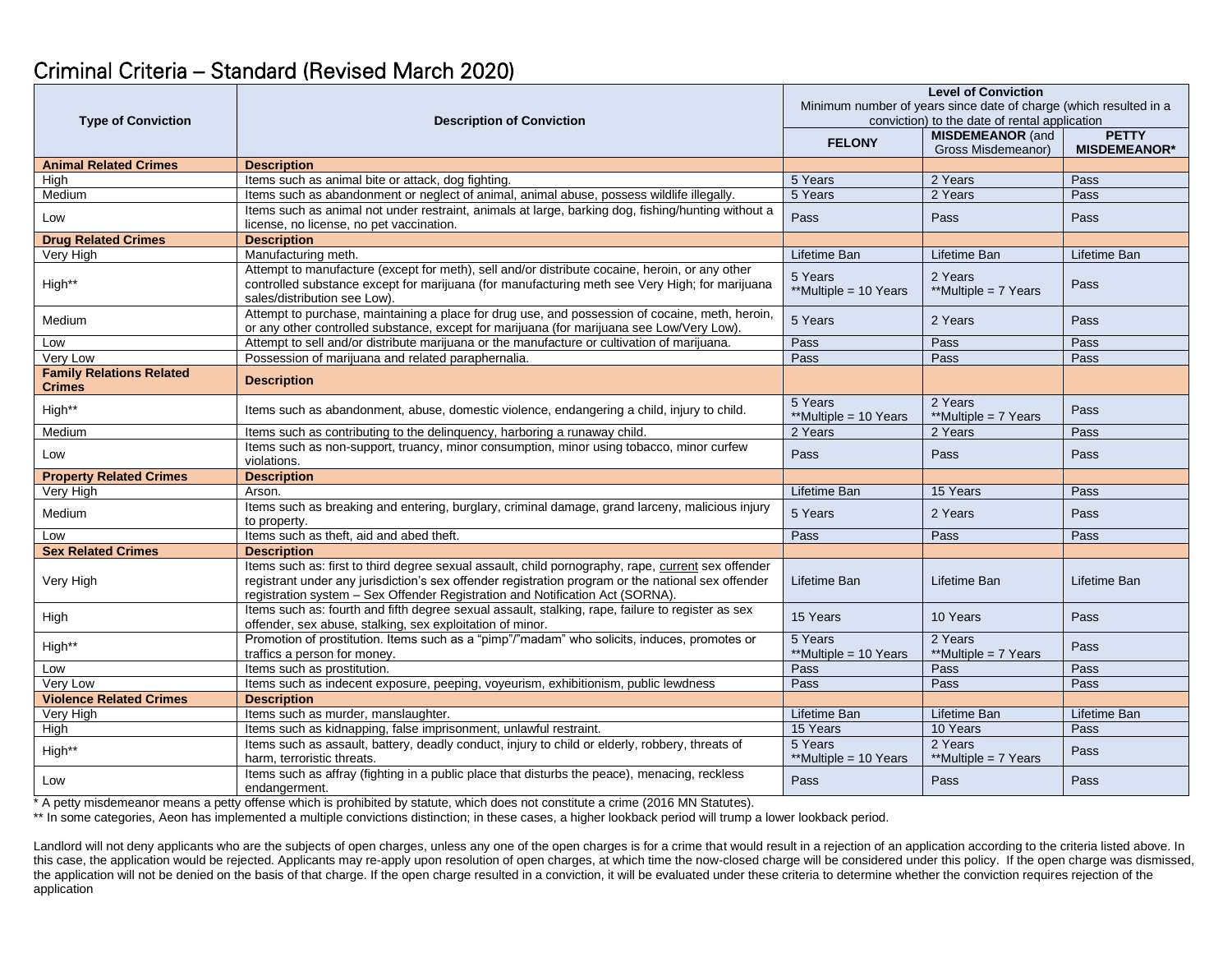#### Income Limits

- 1. Minimum Income: Applicants must have gross income (pre-tax) of two times (2x) the rent plus utilities. A Section 8 voucher or funding from a comparable third-party subsidy source also may be acceptable. The minimum income requirement does not apply to units with a project-based subsidy, including project-based Housing Support (formerly GRH).
- 2. Maximum Income:
	- a. Affordable units have restrictions in which the total gross annual income for applicants cannot exceed anywhere from 30%-60% Multifamily Tax Subsidy Program (MTSP) Income limits, depending on availability, for the Minneapolis-St. Paul Metro Area, depending on household size. The current limits are included as an attachment to this document.
	- b. Market Rate units have no maximum income restrictions.

#### Occupancy Standards

| <b>Apartment Type</b>                                         | Maximum<br><b>Household Size</b> |  |
|---------------------------------------------------------------|----------------------------------|--|
| Efficiency*                                                   | 1 Person                         |  |
| *Efficiency (Crane Ordway ONLY, based on unit square footage) | 2 People                         |  |
| Bedroom                                                       | 2 People                         |  |
| 2 Bedroom                                                     | 4 People                         |  |
| 3 Bedroom                                                     | 6 People                         |  |
| 4 Bedroom                                                     | 8 People                         |  |
| 5 Bedroom                                                     | 10 People                        |  |

## Living History

- 1. Applicants will be denied if they owe money for rent to previous landlords. If applicant owes rent to a previous landlord, but has verified, third party subsidy paying any portion of rent, management will not consider money owed to previous landlords for rent when reviewing living history.
- 2. Applicants will be denied if they owe money to utility companies. If household is not required to pay utilities for the unit being applied for (owner pays all utilities), management will not consider money owed to utility companies when reviewing living history.
- 3. Applicants will be denied if they owe money for damages or other charges to previous landlords.
- 4. Applicants will be denied if they have evictions/UDs within the past two years from the application date.
- 5. Applicants with negative rental history (not including evictions/UDs) within the past two years may be accepted with Portfolio Director approval. Examples of negative rental history include, but are not limited to, lease violations, police calls and damages.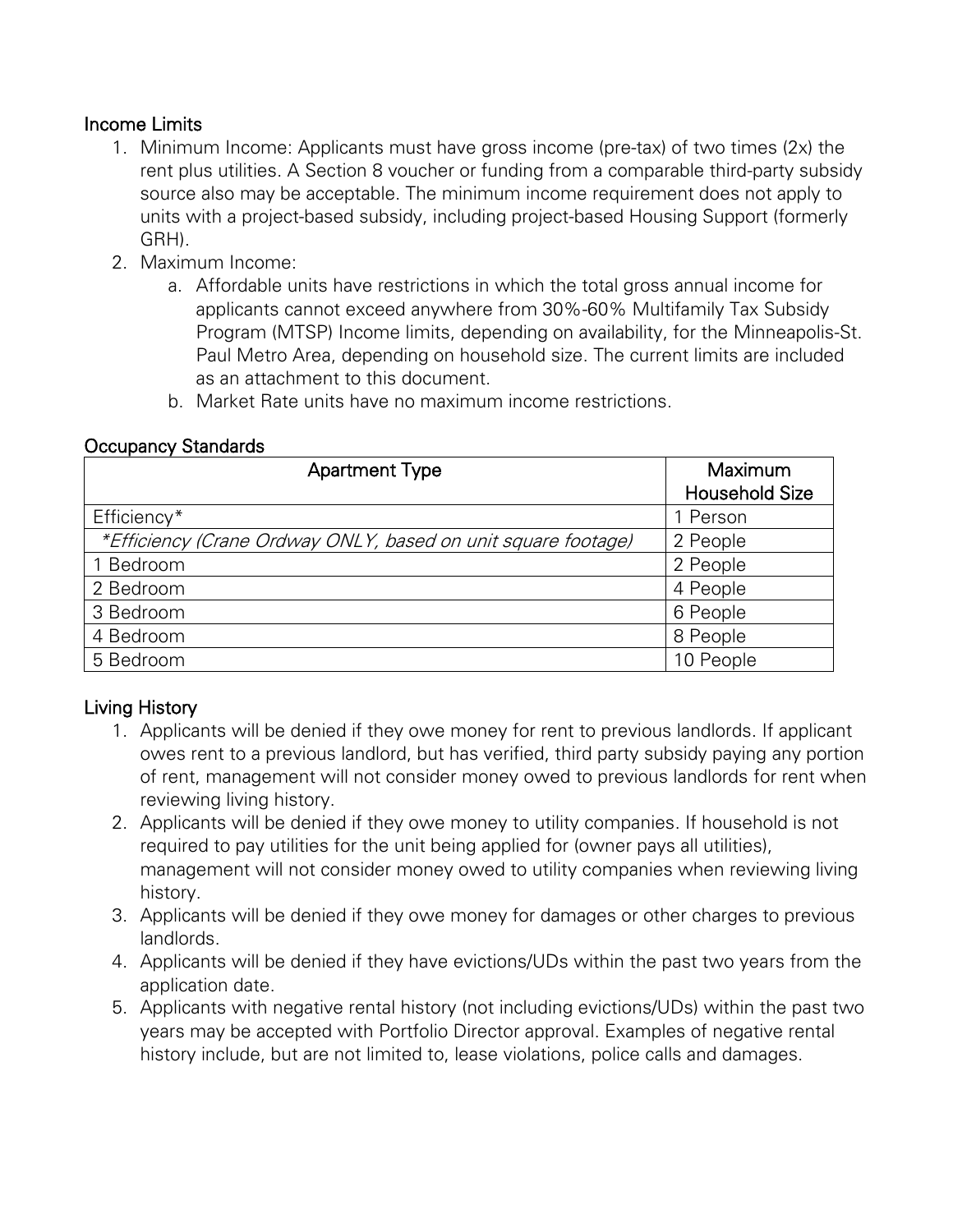Note: A lack of living history is viewed as neutral; applicants can begin establishing their living history with Aeon.

#### Background History

- 1. Any applicant who has a current or past relationship with Aeon (for example, resident, guest, vendor, employee, etc) will have their history with Aeon reviewed and considered as part of the application process.
- 2. As applicable, applicants must also meet criteria as put forth by any subsidy source such as any Public Housing Authority or Housing Support (formerly GRH).
- 3. Parkview Villa ONLY. For Section 8 units, applicants must be 62 years of age or older and/or meet the Federal definition of a disability. For non-Section 8 units, applicants must be 55 years of age or older.
- 4. Applicants must show a willingness to sign a term lease, based the requirements outlined by the unit's funding.
- 5. Applicant must meet the homeless eligibility requirements, if required by the funding on the unit.

## Student Requirements for Funding Programs

If household is applying for a Housing Tax Credit and/or HOME unit, applicants must meet the student eligibility requirements. This eligibility restriction prohibits any household residing in a tax credit unit to be comprised entirely of full-time students as defined by the educational institution(s). This rule carries the following exceptions:

- 1. Students are married and eligible to file a joint tax return.
- 2. The household consists of single parents with children and the parents are not dependents of someone else and the children are not dependents of someone other than a parent.
- 3. At least one member of the household receives assistance under Title IV of the Social Security Act, known as the Minnesota Family Investment Program in Minnesota.
- 4. At least one member of the household participates in a job training program receiving assistance under the Job Training Partnership Act or other similar federal, state, or local laws.
- 5. At least one student in the household was previously under foster care within five years of the effective date of the initial certification.

Any applicant for units with HOME funds may not be full or part time students at a postsecondary institution unless the student is:

- 1. Over age 23 OR
- 2. A veteran of the United States military OR
- 3. Married OR
- 4. Has dependent children OR
- 5. Is a person with disabilities OR
- 6. Has parents who, individually or jointly, are income eligible for the HOME program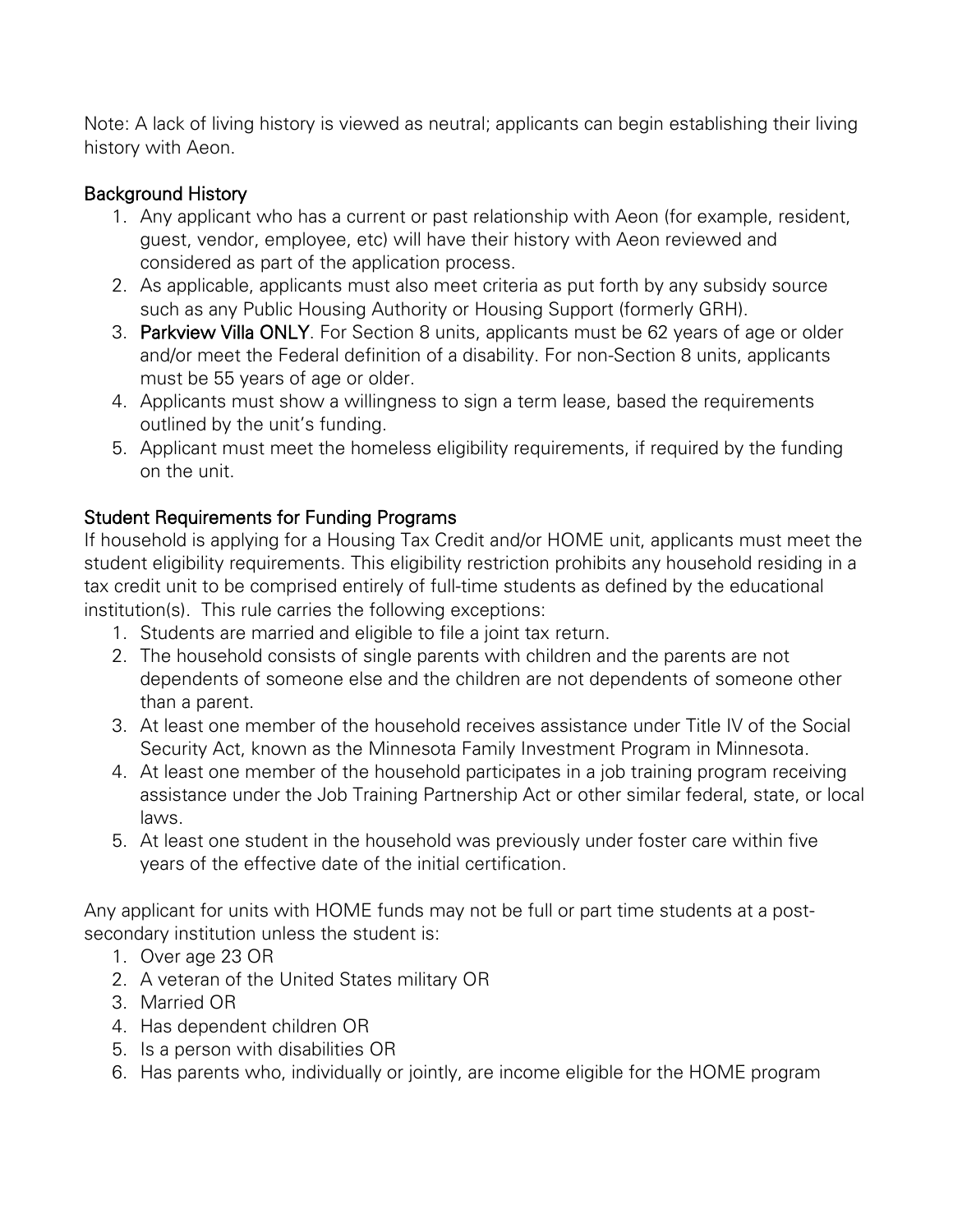#### **Preferences**

- 1. These properties (except the two properties listed below) do not have preferences except if an applicant requiring the features of an accessible apartment applies. In that event, the applicant will be given preference for the unit with the accessible features.
	- a. Priority is given to families with minor children for apartments larger than twobedrooms.
	- b. Priority is given to applicants displaced by a Presidentially Declared Disaster and who are FEMA certified as disaster victims.
- 2. If the property received funding under the High Priority Homeless program (and Long-Term Homeless definition for the purposes of Housing Support), priority will be given to applicants who meet the High Priority Homeless definition, up to the number of units agreed upon in the regulatory agreement.
- 3. If the property received funding under the People with Disabilities (PWD) program, priority will be given to applicants who meet the PWD definition, up to the number of units agreed upon in the regulatory agreement.
- 4. Pine Cliff will preference households who are current or recent (past 24 months) recipients of the Minnesota Family Investment Program (MFIP) for units funded with the Minnesota Families Affordable Rental Investment Fund (MARIF).

#### Application Process

- 1. Application: To begin the process, the prospective applicant must submit a completed application and application fee of \$40.00 per adult. An additional \$15.00 (total of \$55.00) must be submitted for any adult applicant who has lived outside the state of Minnesota. The application fee is non-refundable except in the unlikely event the apartment is rented to an applicant ahead of the current applicant. All adult applicants must present a picture ID prior to move in.
- 2. *Order of Processing:* Applications will be processed in the order in which they are received.
- 3. Screening/Income Guidelines: Applications will be investigated to ensure that applicants will fulfill his/her obligations as renters. Part of the screening will be done by a private application investigation service. This screening will include a background check, a credit report and a criminal background check.
- 4. *Income Certification:* Applicants will be asked to provide an account of all household income and assets and to formally certify that information.
- 5. *Eligibility Determination:* After an application has been screened and the income of the applicant has been reviewed the management agent will determine if the applicant meets the Resident Selection Criteria.
	- If applicable to the unit applied for, applicants will need to meet the criteria detailed in HUD Homeless Eligibility, High Priority Homeless (HPH)/Long-Term Homeless (LTH) Eligibility or People with Disabilities (PWD)/ Long-Term Homeless (LTH) Eligibility. The information will be verified by written statements or certifications as applicable. Support Services will determine if the applicant meets the criteria of homelessness or homelessness/disability and management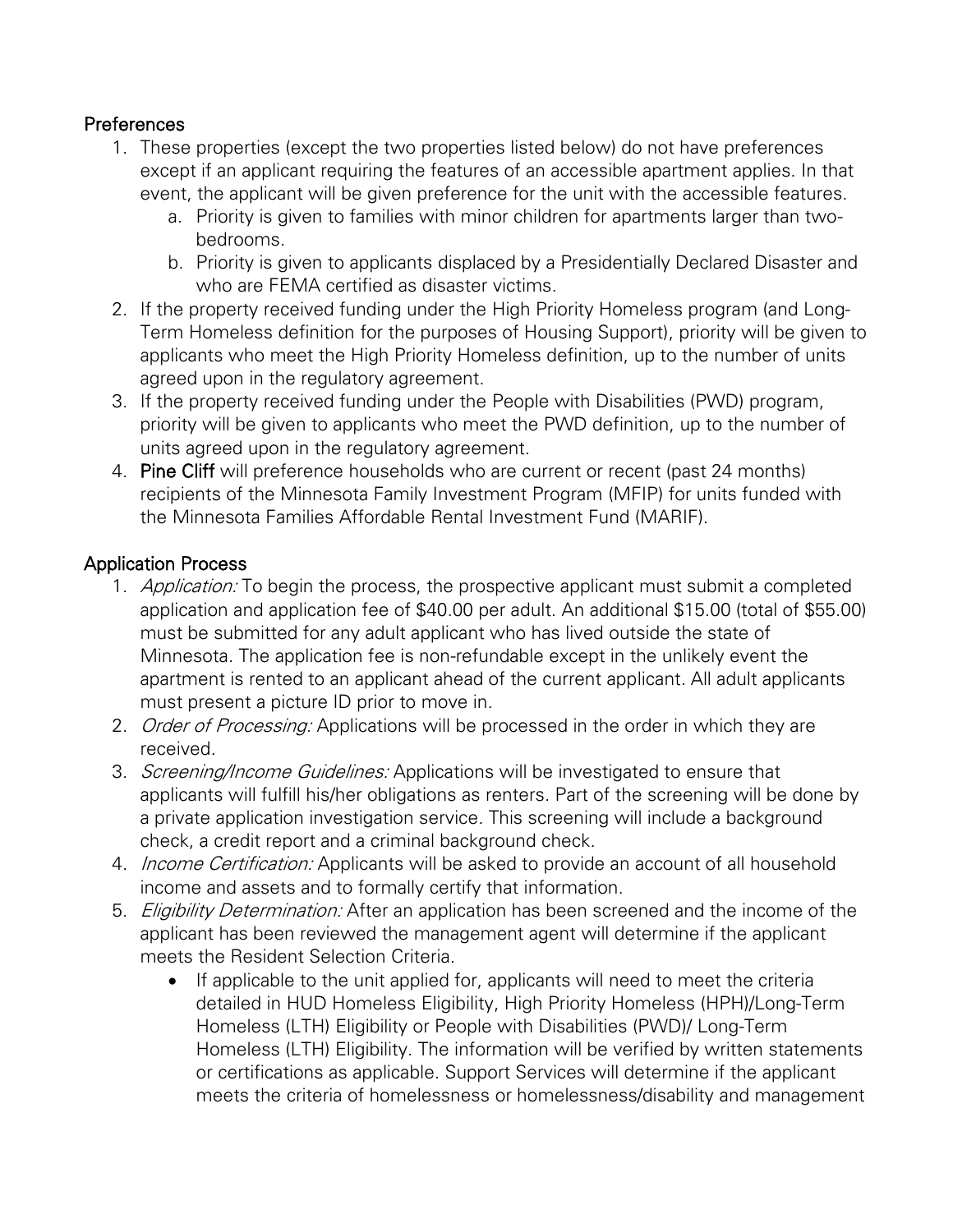must obtain a verification from the respective agency, individual, or institution involved.

- 6. Applicant Notification: Applicants will be notified in writing of their acceptance or notified and given a reason for the rejection of their application by the management agent. The denial letter will contain instructions on how the applicant can obtain a copy of the report on which the decision to deny was reached.
- 7. Acceptance: An applicant will have seven days from the date they are accepted for housing to put down a non-refundable deposit, which will be applied toward the security deposit if the applicant moves into the development on the agreed upon date. This does not apply to the HUD Homeless, High Priority Homeless and People with Disabilities Units.

# HUD Homeless Eligibility

As required, management will utilize Coordinated Entry to obtain qualified applicants. Applicants must meet the homelessness eligibility requirements as described by US Department of Housing and Urban Development. A person is considered homeless when s/he lacks a fixed, regular, and adequate nighttime residence, meaning:

- 1. Has primary nighttime residence that is a public or private place not meant for human habitation; or
- 2. Is living in a publicly or privately-operated shelter designated to provide temporary living arrangements (including congregate shelters, transitional housing, and hotels and motels paid for by charitable organizations or by federal, state, and local government programs); or
- 3. Is exiting an institution where s/he has resided for 90 days or less and who resided in an emergency shelter or place not meant for human habitation immediately before entering that institution.

# Coordinated Entry (CE) and Continuum of Care (COC)

Coordinated Entry (CE) is a centralized or coordinated process designed to coordinate program participant intake assessment and provision of referrals. A centralized or coordinated assessment system covers the geographic area, is easily accessed by individuals and families seeking housing or services, is well advertised, and includes a comprehensive and standardized assessment tool.

Local Continuum of Care (COC) planning groups have implemented coordinated assessment for all homeless assistance and housing programs. All supportive housing providers are expected to only take referrals for the supportive housing, High Priority Homeless (HPH), and People with Disabilities (PWD) units from the COC coordinated assessment process. Property management must notify the COC coordinated assessment contact whenever a supportive housing, HPH or PWD vacancy occurs and agree to accept referrals for eligibility screening for the unit. Referrals are made by the COC coordinated assessment contact when a unit is listed as available for leasing. The exact process is determined by the local COC and participating providers.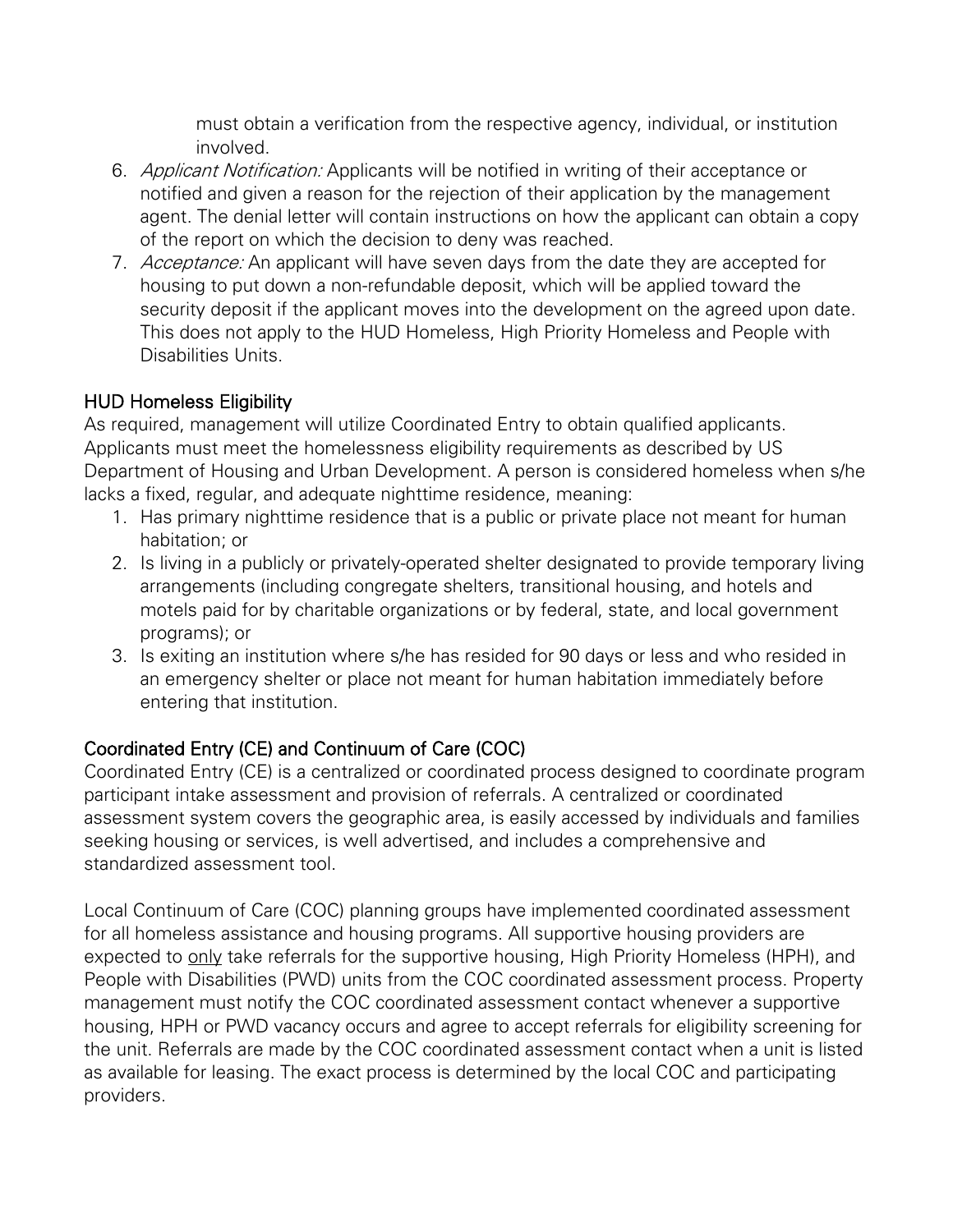## High Priority Homeless (HPH)/Long-Term Homeless (LTH) Eligibility

Applicants to fill project-based, designated HPH units will be referred to Aeon Management LLC by the Service Provider through the Coordinated Entry System, and the applicant and case worker must provide documentation to determine the eligibility of a household for a unit designated for HPH. Additionally, if applicable, the applicant must qualify as LTH for the purposes of Housing Support.

The applicant screening process for those units will be a collaborative effort between Aeon Management LLC and the Service Provider. Specific roles of each entity during the application process and throughout the applicant's tenure as a resident are described in the Memorandum of Understanding (MOU) between Aeon Management LLC and the Service Provider.

- 1. Income. In no event shall an applicant's income exceed 30% of the area median income (as defined by the Minnesota Housing Finance Agency's Housing Trust Program) for the Metropolitan Minneapolis-St. Paul area at the time occupancy. The minimum income requirement is lifted for HPH applicants if applicant is moving into a project-based, subsidized unit (including project-based Housing Support (GRH) units).
- 2. Homelessness. Applicants must meet the definition of homelessness under the State of Minnesota's HPH program. High Priority Homeless means households prioritized for permanent supportive housing by the Coordinated Entry System. Applicants must also meet the definition of LTH for Housing Support. Applicants experiencing long term homelessness include persons lacking a permanent place to live continuously for a year or more or at least four times in the past three years. Any period of institutionalization or incarceration shall be excluded when determining the length of time the household has been homeless except in the case where an individual was in a facility for fewer than 90 days and was homeless at entry to the facility. The documentation of homelessness required for LTH will suffice for documentation of eligibility for HPH.

## People with Disabilities (PWD)/Long-Term Homeless (LTH) Eligibility

Applicants to fill project-based, designated PWD units will be referred to Aeon Management LLC by the Service Provider through the Coordinated Entry System, and the applicant and case worker must provide documentation to determine the eligibility of a household for a unit designated for PWD. Additionally, if applicable, the applicant must qualify as LTH for the purposes of Housing Support.

The applicant screening process for those units will be a collaborative effort between Aeon Management LLC and the Service Provider. Specific roles of each entity during the application process and throughout the applicant's tenure as a resident are described in the Memorandum of Understanding (MOU) between Aeon Management LLC and the Service Provider.

1. Income. In no event shall an applicant's income exceed 30% Multifamily Tax Subsidy Program (MTSP) income limits for the Metropolitan Minneapolis-St. Paul area at the time of occupancy. The minimum income requirement is lifted for PWD applicants if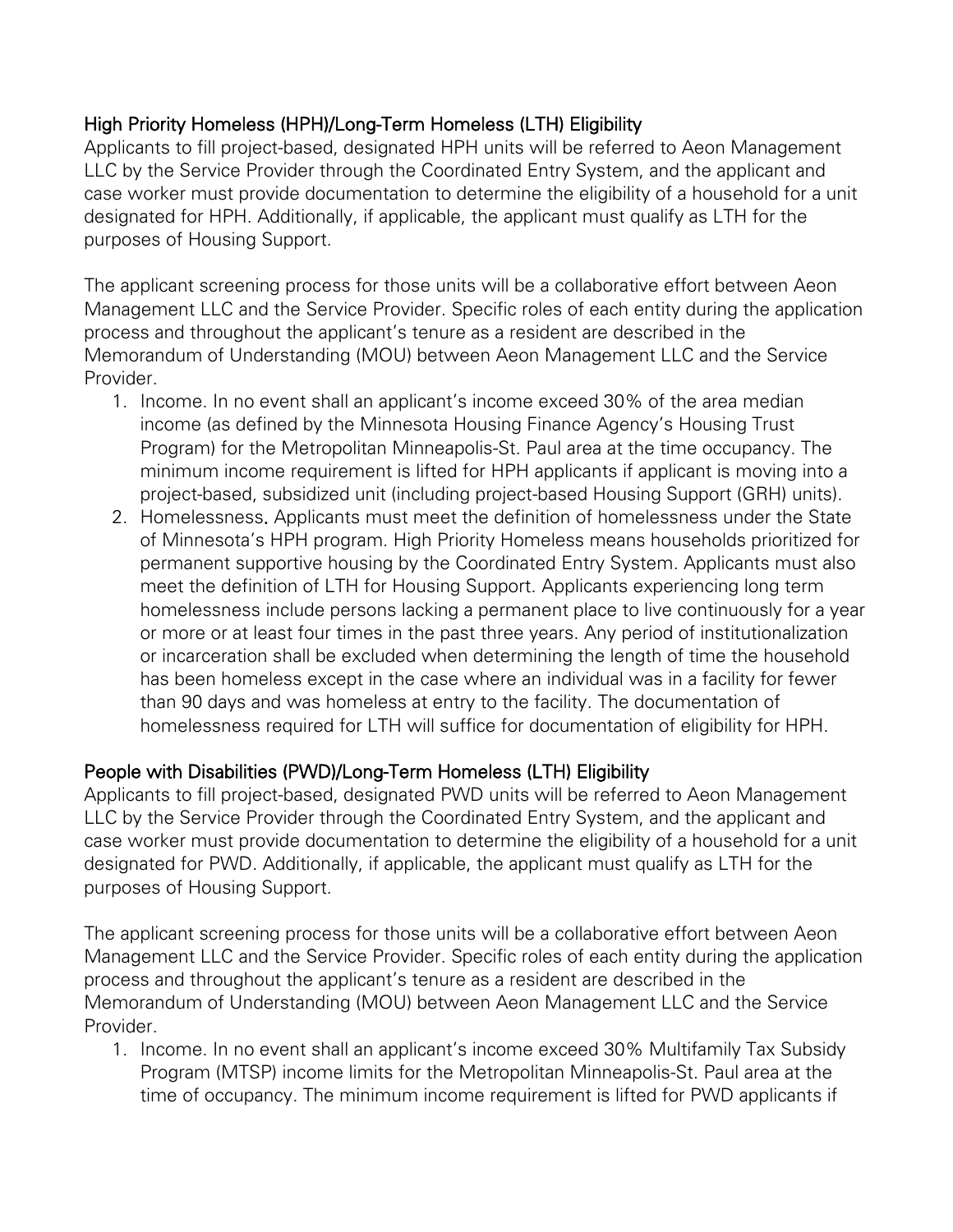applicant is moving into a project-based, subsidized unit (including project-based Housing Support (GRH) units).

- 2. Homelessness. Applicants must meet the definition of disabled, including any of the following disabilities:
	- a. A serious and persistent mental illness as defined in MN Statutes Section 245.462, Subdivision 20, Paragraph (c ); or
	- b. A developmental disability as defined in the United States Code, Title 42, Section 6001, Paragraph (5), as amended; or
	- c. Assessed as drug dependent persons as defined in MN Statute Section 254A.02, Subdivision 5, and are receiving or will receive care and, treatment services provided by an approved treatment program as defined in MN Statute Section 254A.02, Subdivision 2; or
	- d. A brain injury as defined in MN Statute Section 256B.093, Subdivision 4, paragraph (a); or
	- e. Permanent physical disabilities that substantially limit major life activities, if at least 50% of the units in the Project are accessible as provided under Minnesota Rules Chapter 1341.

Applicants must also meet the definition of LTH for Housing Support. Applicants experiencing long term homelessness include persons lacking a permanent place to live continuously for a year or more or at least four times in the past three years. Any period of institutionalization or incarceration shall be excluded when determining the length of time the household has been homeless except in the case where an individual was in a facility for fewer than 90 days and was homeless at entry to the facility.

## Applicants with Disabilities

If an applicant has a disability, he or she may request a reasonable accommodation to assist him or her in the admission process or to meet the requirements for acceptance of his or her application. Applicants may make a reasonable accommodation or reasonable modification request by putting the request in writing to management. Assistance will be provided as needed to document request if applicant is unable to put the request in writing.

Management will verify the presence of a disability and will verify the nexus between the presence of the disability and reasonable accommodation/modification request. Final decision will be made by management and the applicant will be notified in writing.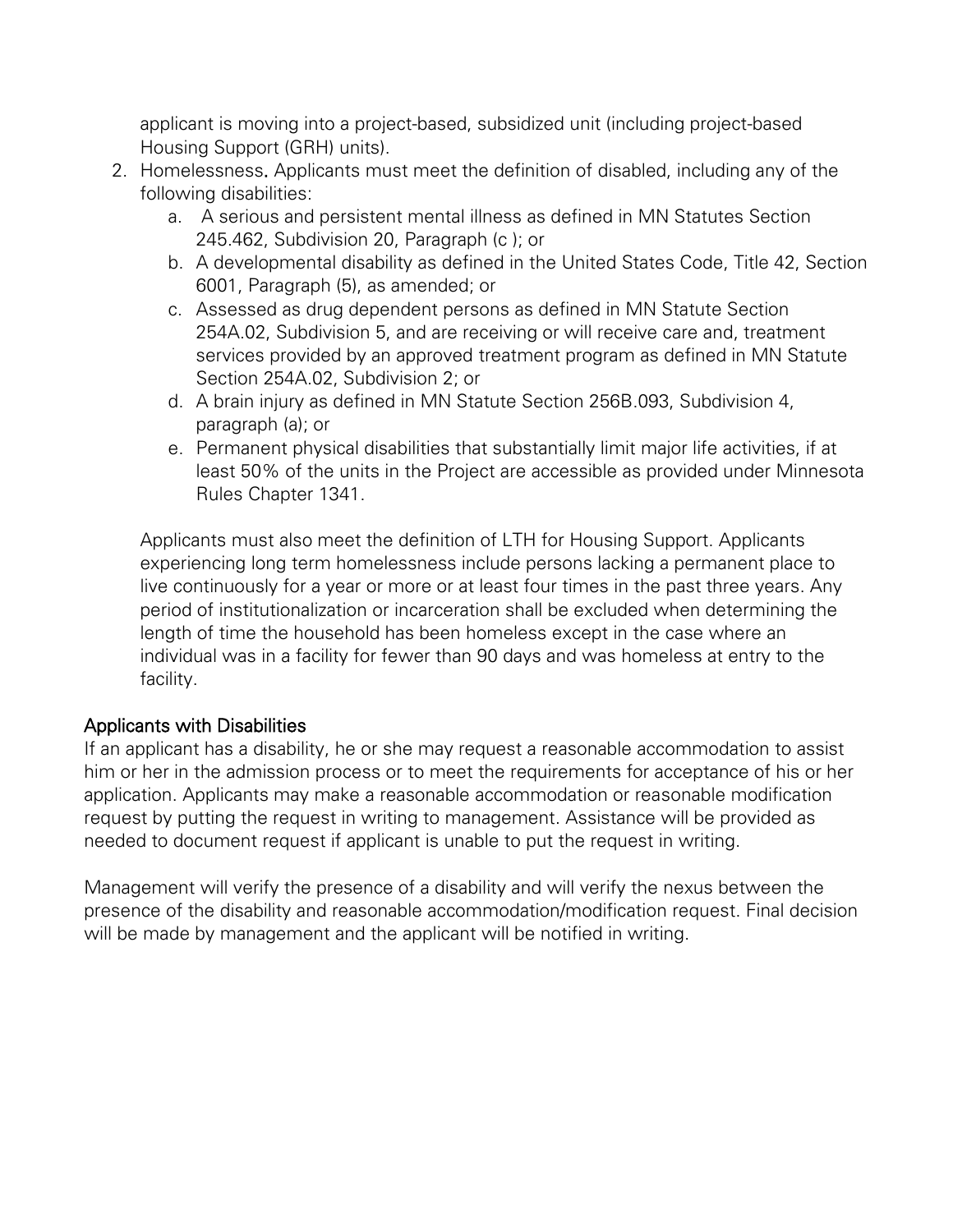#### Violence Against Women Act (VAWA) Policy

The Violence Against Women Act, or VAWA, provides legal protections to victims of domestic violence, dating violence, sexual assault, or stalking. These protections prohibit Aeon Management LLC from denying assistance and from evicting or terminating assistance from individuals and their affiliates if the asserted grounds for such actions are an instance of domestic violence, dating, violence, sexual assault, or stalking. Aeon Management LLC also has an Emergency Transfer Plan in place.

Admission to an apartment home shall not be denied on the basis that the applicant and/or affiliates is or has been a victim of domestic violence, dating violence, sexual assault, or stalking in the event the applicant otherwise qualifies for admission. All applicants and/or affiliates admitted sign form HUD-91067, the VAWA Lease Addendum, which informs residents of their protections under this act. In addition, all applicants and/or affiliates will be provided with the Notification of Occupancy Rights, form HUD-5380 and Certification form HUD-5382 upon acceptance or denial for housing.

If an applicant or resident requests protection provided under VAWA, Aeon Management LLC will provide the applicant or resident/affiliates with the HUD-approved certification form, Form HUD-5382, where the request for protection shall be certified. Aeon Management LLC shall be mindful that the delivery of the certification form to the resident or applicant via mail may place the victim at risk, and therefore will work with the applicant or resident for an acceptable delivery arrangement. In lieu of the certification form or in addition to it, Aeon Management LLC may accept a federal, state, tribal, territorial, or local police record or court record or documentation signed and attested to by a professional (employee, agent, or volunteer of a victim service provider, an attorney, medical personnel, etc.) from which the victim has sought assistance in addressing domestic violence, dating violence, sexual assault, or stalking or the effects of the abuse.

All documents relating to an individual's domestic violence, dating violence, sexual assault or stalking will be retained in a separate, secure location apart from other resident files. In addition, the identity of the victim and all information relating to the incident(s) of domestic violence shall be retained in confidence, except to the extent that the disclosure is:

- 1. Requested or consented to by the individual in writing
- 2. Required for use in an eviction proceeding or termination of assistance OR
- 3. Otherwise required by applicable law. The HUD-approved certification form provides notice to the resident of the confidentiality of the form and the limits thereof.

The VAWA policy does not apply to market rate units or units not funded by a state or federal program.